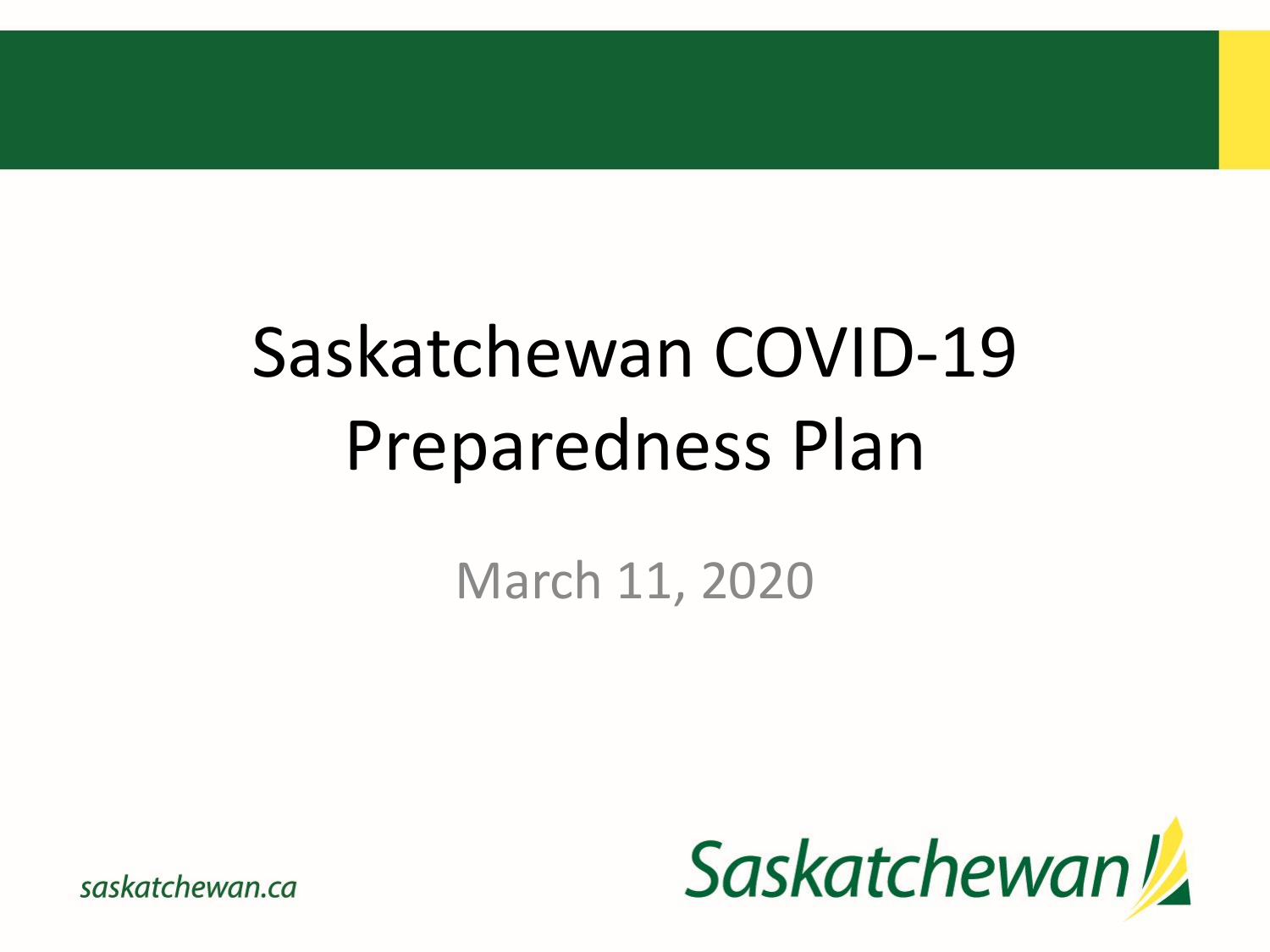### Pandemic Planning Framework

Leveraging the 2009 HINI Pandemic plan as a framework to guide COVID-19 planning, the Saskatchewan Health Authority has local operational plans to address:

- 1. Continuity of health services and surge capacity
- 2. Supply chain management
- 3. Surveillance
- 4. Lab and testing services
- 5. Infection prevention and control
- 6. Public health measures
- 7. Assessment sites
- 8. Clinical Guidelines
- 9. Human resource management
- 10. Occupational health and safety
- 11. Communications
- 12. Psychological considerations

These plans are being updated to reflect the latest available information on COVID-19.

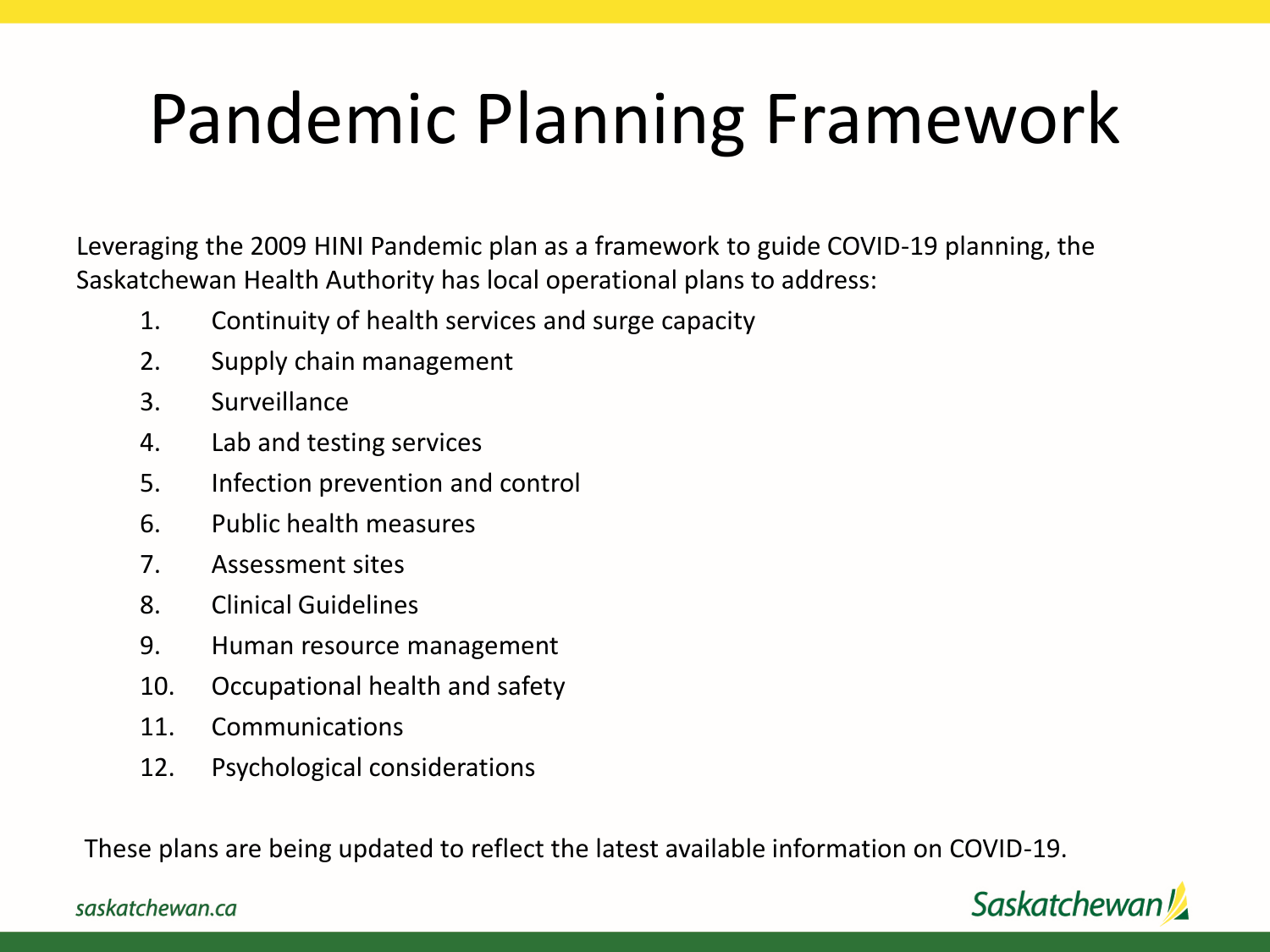#### Current State - Canada

- Currently the likelihood of an outbreak of COVID-19 in Canada is considered to be **high**.
- The current risk to the **general population** in Canada is low, but it can change rapidly.
- While a cluster of illness and community spread is likely to occur in Canada, our public health system is prepared to respond to these occurrences in order to reduce health impacts and the impact to our health systems.

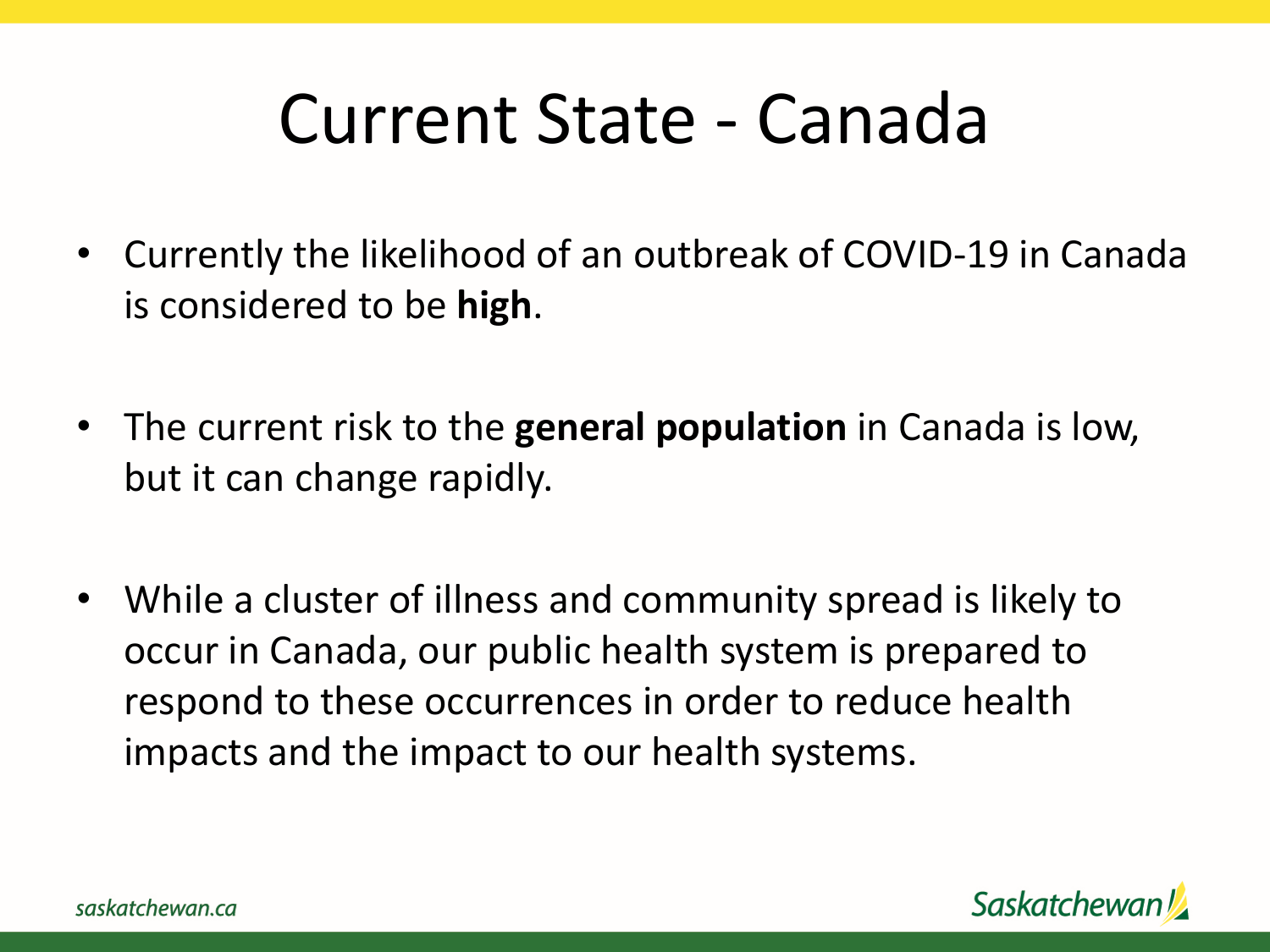#### Current State - Risks

- The risk is higher for severe illness and outcomes in **older age groups** and those of **all ages with underlying medical conditions**.
- The risk will vary between and within localized communities.
- The risk will also vary based on **international travel history and type of activities** while abroad. Cruise ship travellers or those who participate in mass gathering events are at higher risk of exposure.
- Risks can be mitigated by observing **health etiquette** (e.g. hand washing, staying at home when ill) and **social distancing** measures (e.g. no handshakes, hugs, kisses).

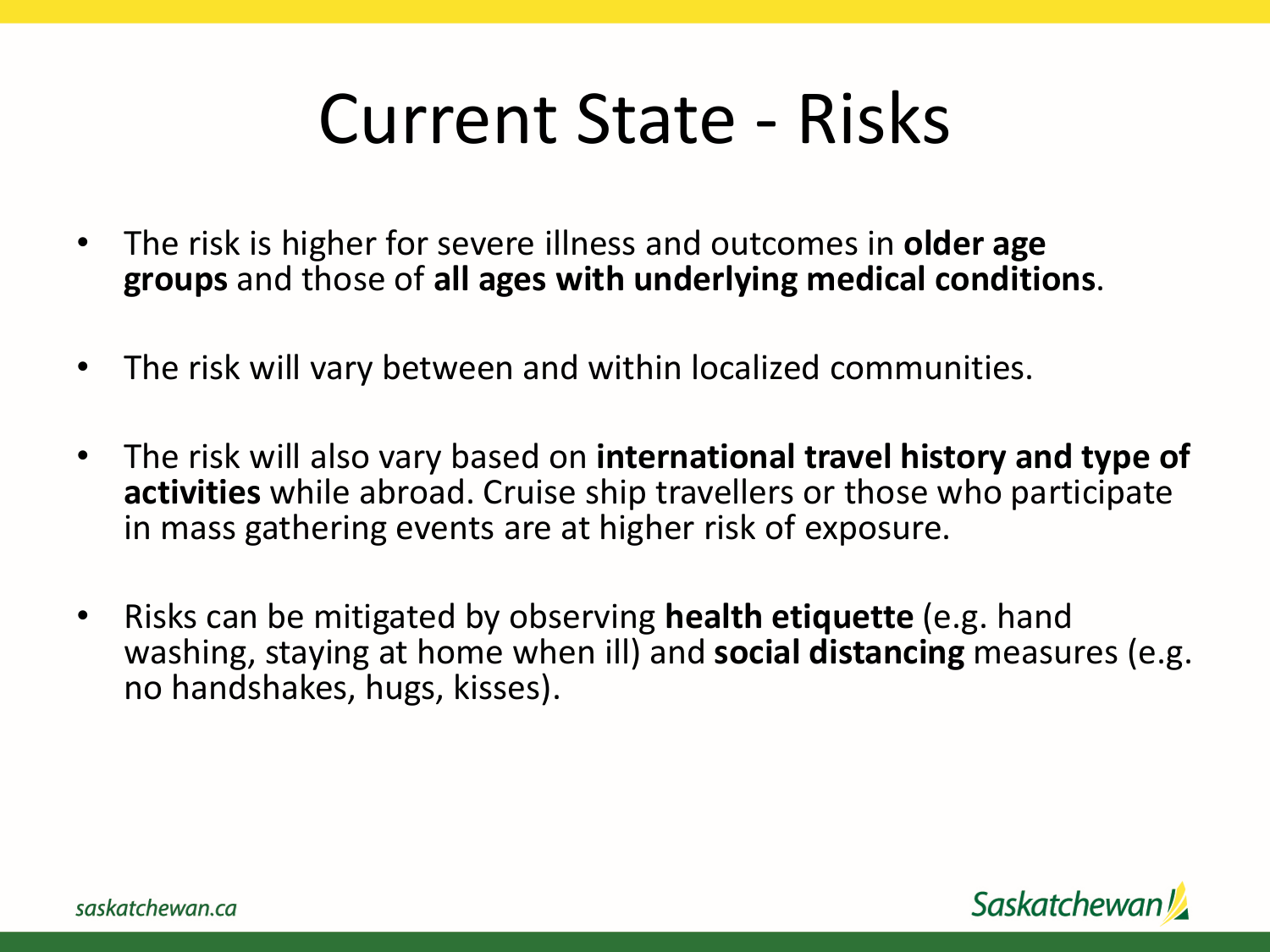#### Federal Response

- A Special Advisory Committee of Canada's Chief Medical Officers of Health is in place to respond to COVID-19. This Committee has focused attention on coordination of federal, provincial and territorial preparedness and response across Canada's health sector.
- The Public Health Agency of Canada's National Microbiology Lab (NML) in Winnipeg is performing diagnostic testing for the virus that causes COVID-19 and is working in close collaboration with provincial and territorial public health laboratories.

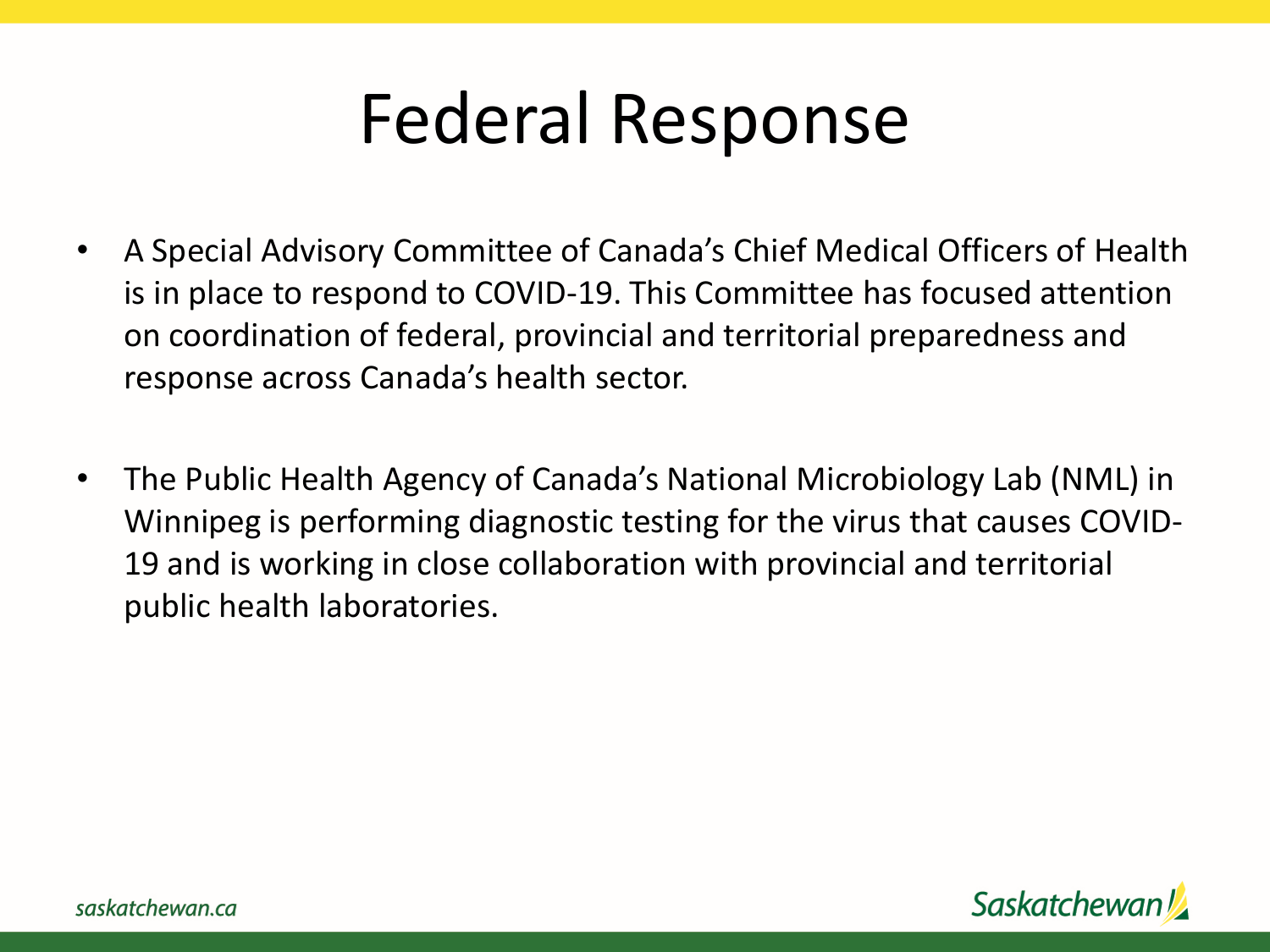- The goal in Saskatchewan is to **detect cases** as early as possible and **delay spread** as long as possible.
- The Chief Medical Health Officer (CMHO) designated the novel coronavirus as an "emerging communicable disease" pursuant to the *Disease Control Regulations* to support physician and laboratory reporting of cases to public health.

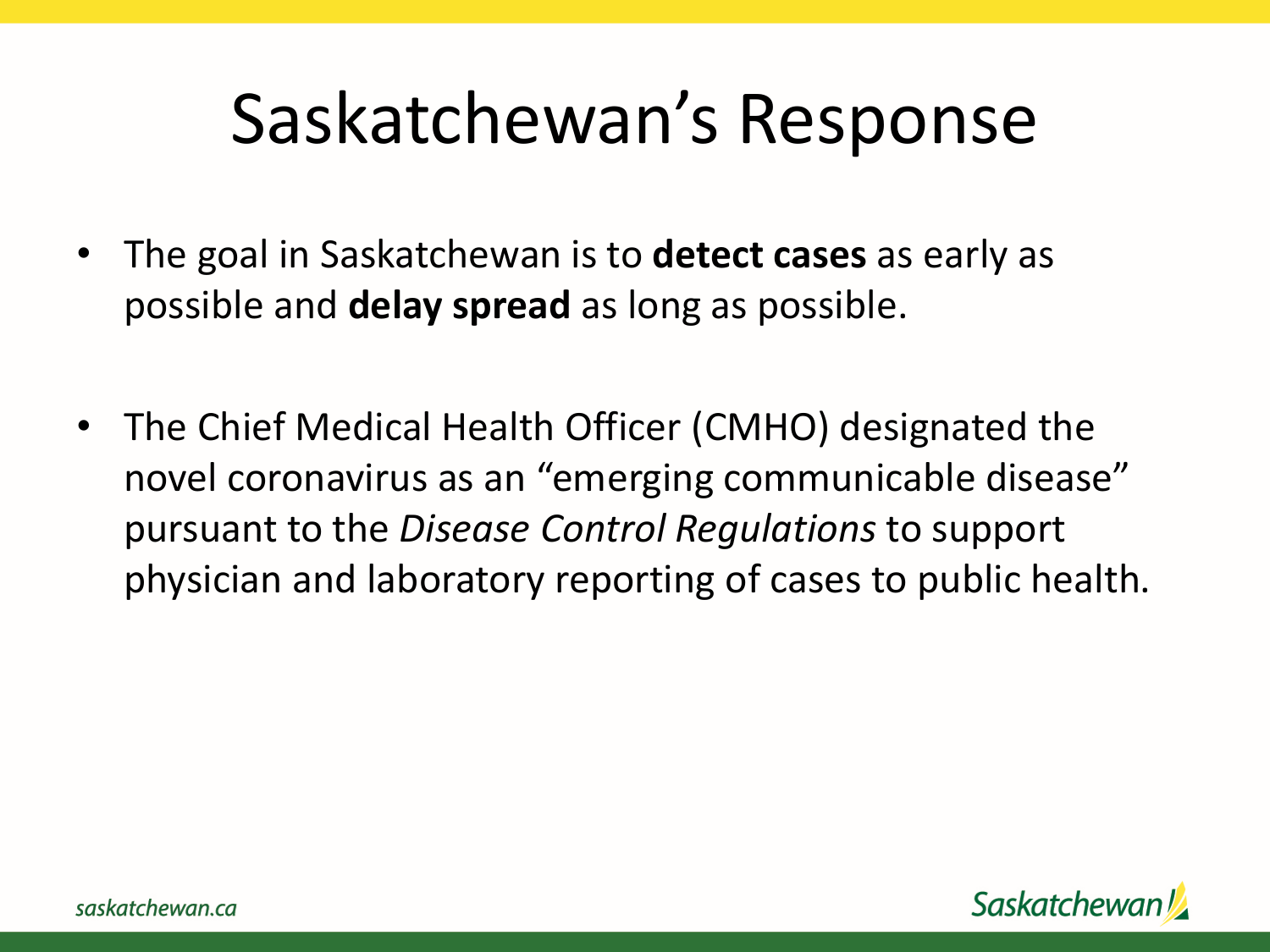- On March 3, 2020, the Ministry of Health activated a Health Emergency Operations Center (HEOC).
- On March 5<sup>th</sup>, the SHA convened a Provincial COVID-19 planning meeting to formalize operational response plans for potential COVID-19 cases in Saskatchewan.
- Saskatchewan Health Authority (SHA) activated their Emergency Operations Center (SHA-EOC) on March 9th.
- Saskatchewan Public Safety Agency enacted a Provincial Emergency Operations Center (PEOC) on March 10<sup>th</sup> and will meet weekly.

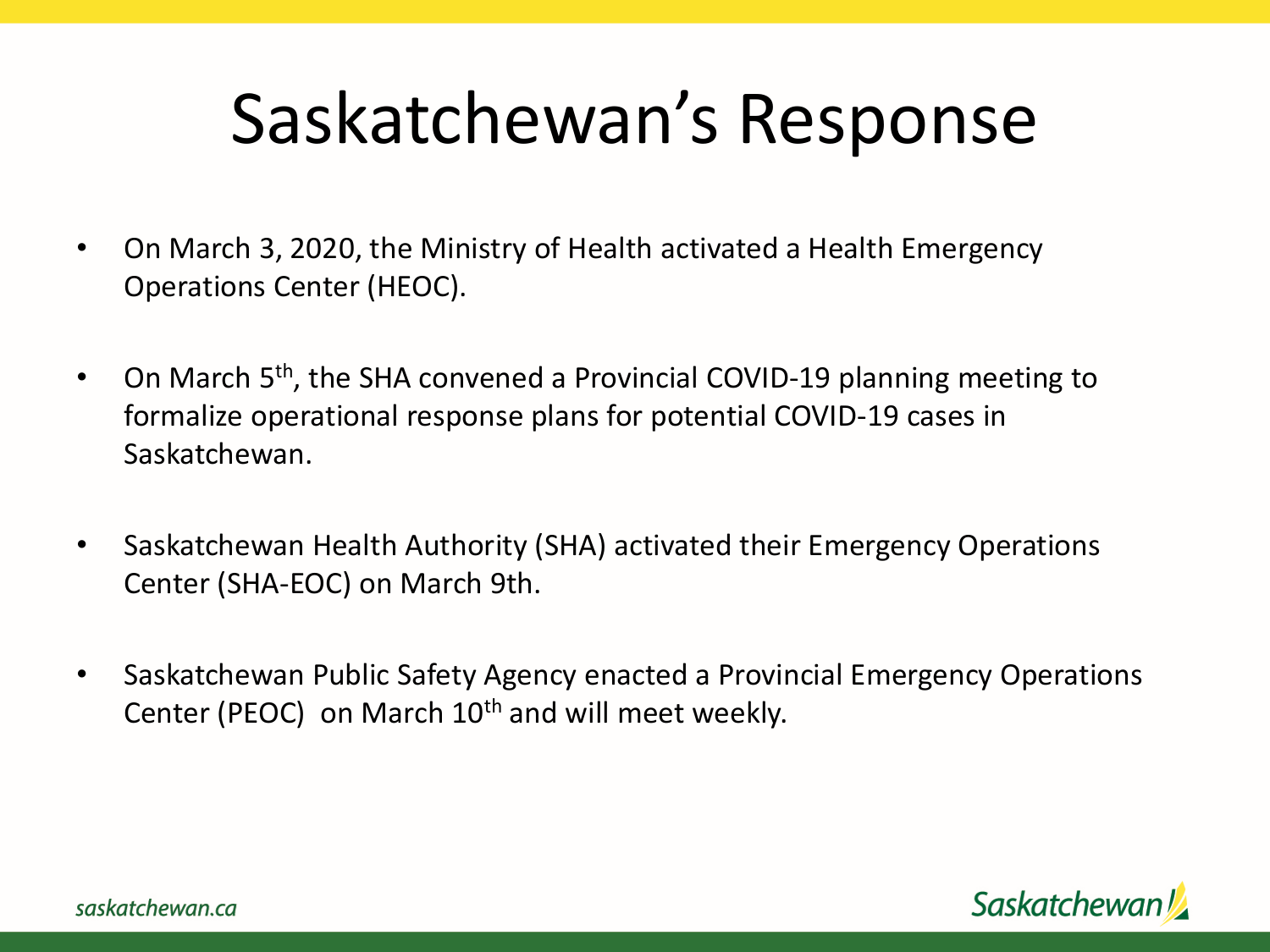- The Ministry of Health continues to work with First Nations partners to ensure a coordinated response across the province.
- As of March 11<sup>th</sup>, Public Health officials are advising all travelers to selfmonitor for symptoms for 14 days after returning to Canada and will be instructed to self-isolate if symptoms develop and to call HealthLine 811 for direction and to be connected to public health.
- Saskatchewan is establishing multiple options for testing including: in home, at primary health care clinics or emergency rooms by calling ahead.
- COVID-19 assessment sites will be established, in Regina and Saskatoon, as a priority to support readiness for increased testing and alleviate pressure on HealthLine and physician clinics.

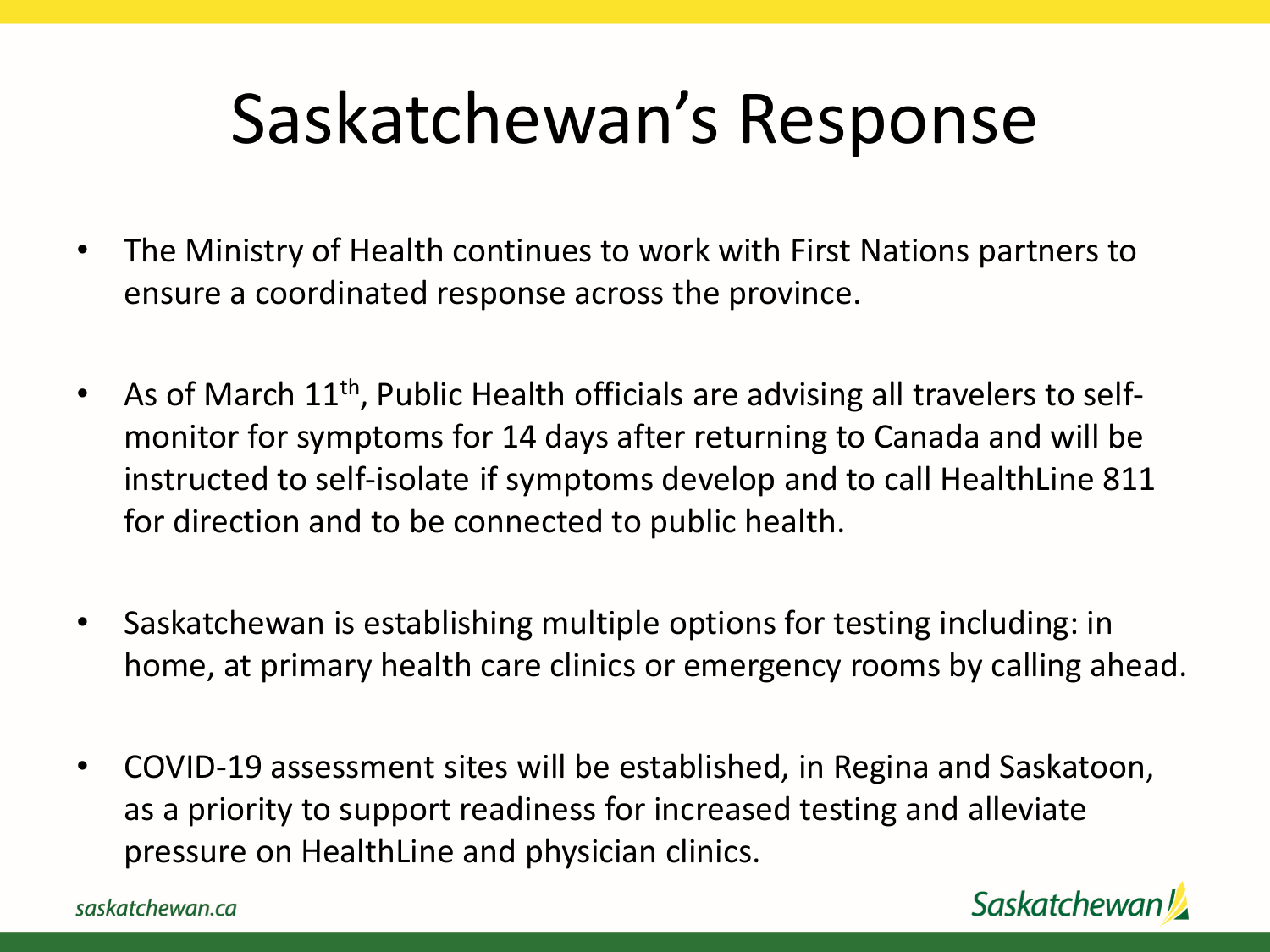- The Roy Romanow Provincial Laboratory (RRPL) has established a testing platform to conduct preliminary tests for COVID-19.
- The SHA has completed an assessment of the current capacity of ventilators, Personal Protective Equipment (PPE), and testing supplies.
- On February 14<sup>th</sup>, the Ministry of Health directed the SHA to increase their PPE inventory to ensure a six-month supply, and to consider the pending needs to primary care physicians as well as any potential needs for individuals and care givers who are being instructed to self-isolate. This order has been placed.
- Saskatchewan is working with the Public Health Agency of Canada to procure additional PPE supplies through a federal bulk purchasing order.
- On February 24, the Chief Medical Health Officer provided guidance to HealthLine, Medical Health Officers (MHOs), emergency departments, laboratories and radiology services to proceed with services for non-insured individuals who require clinical assessment for COVID-19.

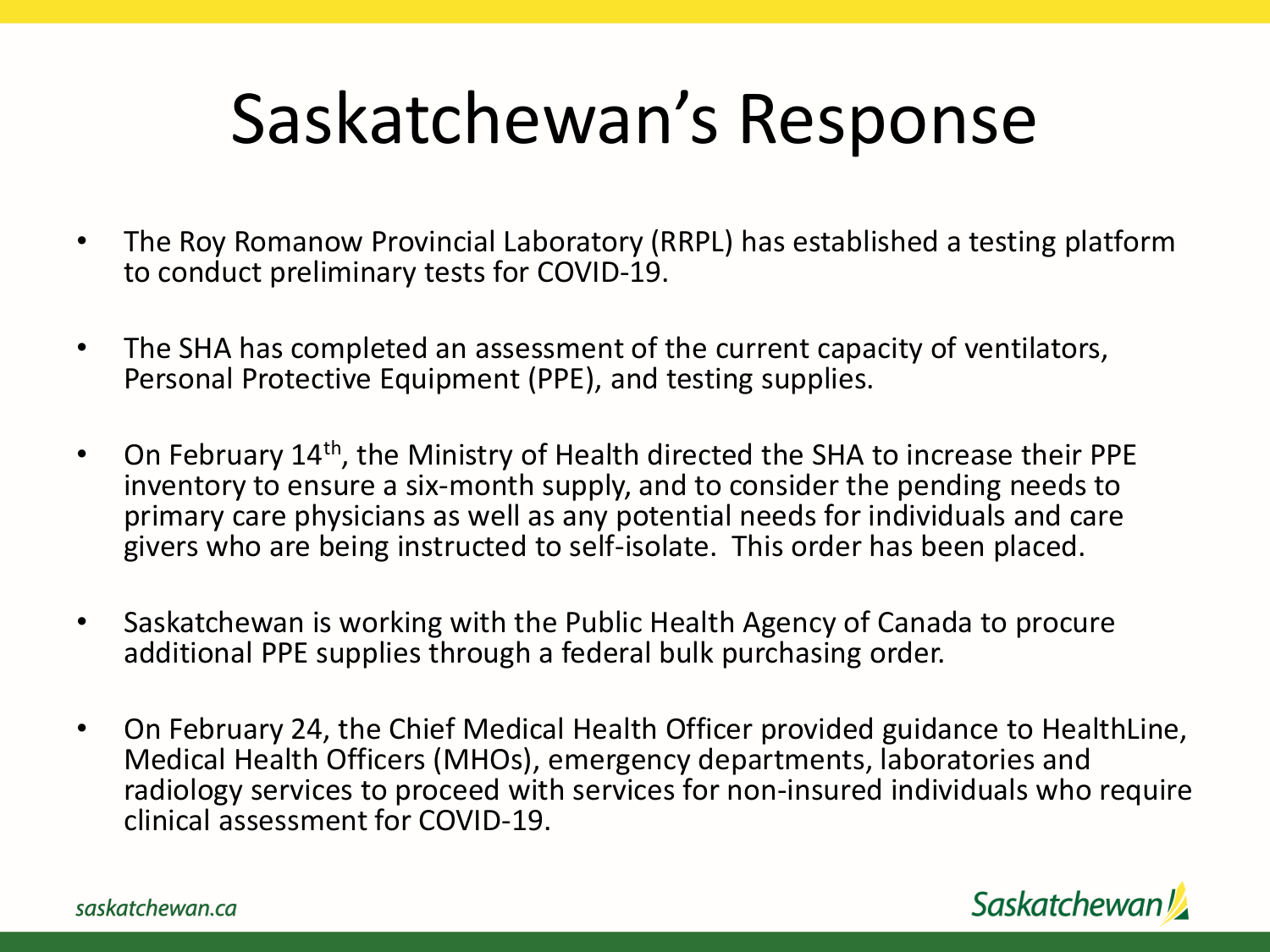- Modelling of potential scenarios and impact of health services is underway to inform local planning.
- SHA and MoH are actively working with the SMA and the College of Physicians and Surgeons to address physician concerns and questions.

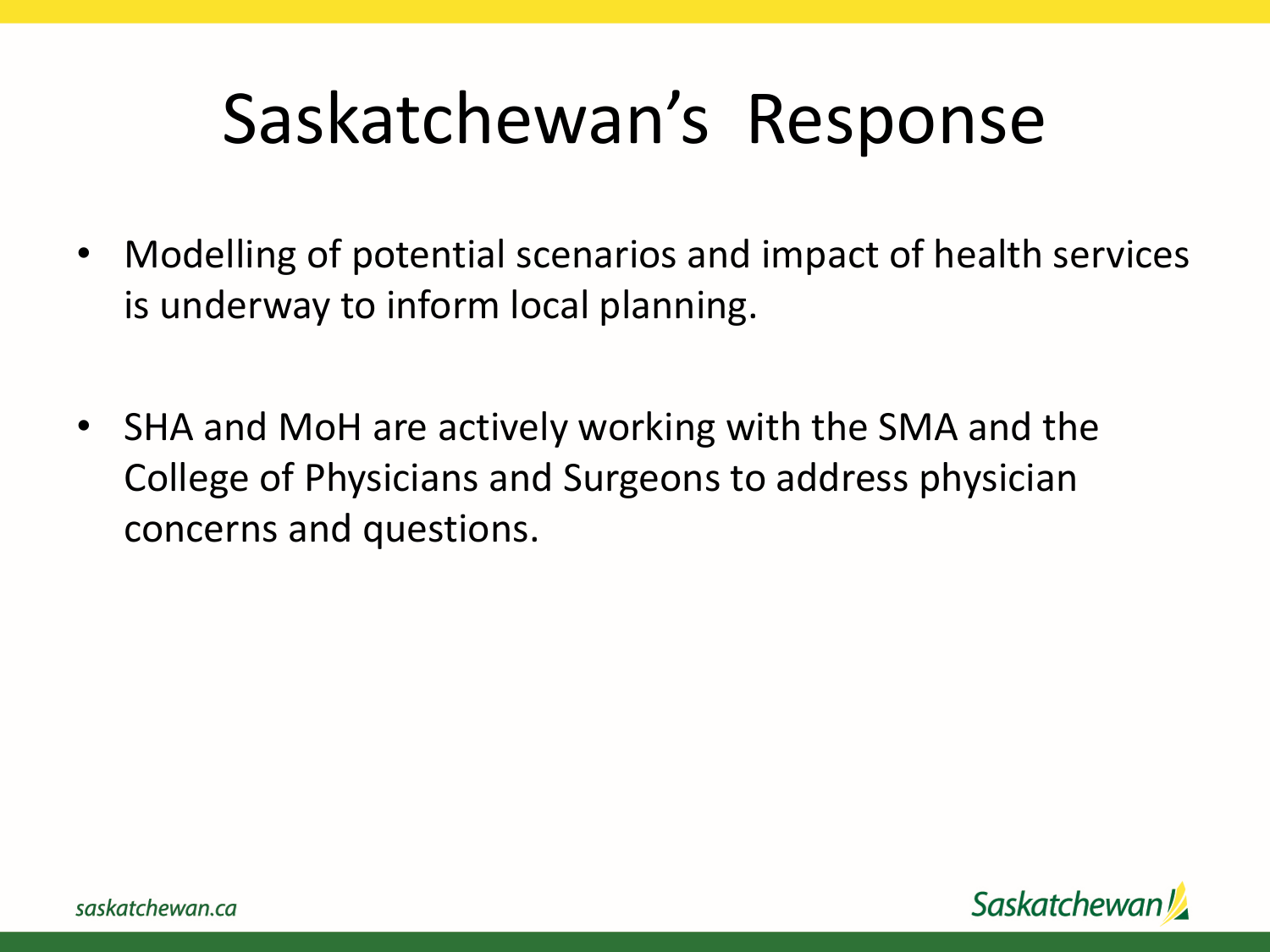### Planning Assumptions

- COVID-19 causes mild illness in 80% of cases; infected individuals will be asked to self-isolate at home unless sick enough to require hospitalization.
- Public health officials are advising all travelers to self-monitor for symptoms for 14 days after returning to Canada and will be instructed to self-isolate if symptoms develop and to call HealthLine 811 for direction and to be connected to public health.
- A risk assessment of mass gatherings will be conducted to inform if events will be postponed or cancelled. On March  $7<sup>th</sup>$ , specific guidance was provided to the organizers of the 2020 JUNOS, being held in Saskatoon March 9-15.
- Continuity of health services and surge capacity planning is underway and will be necessary if there is rapid community transmission.